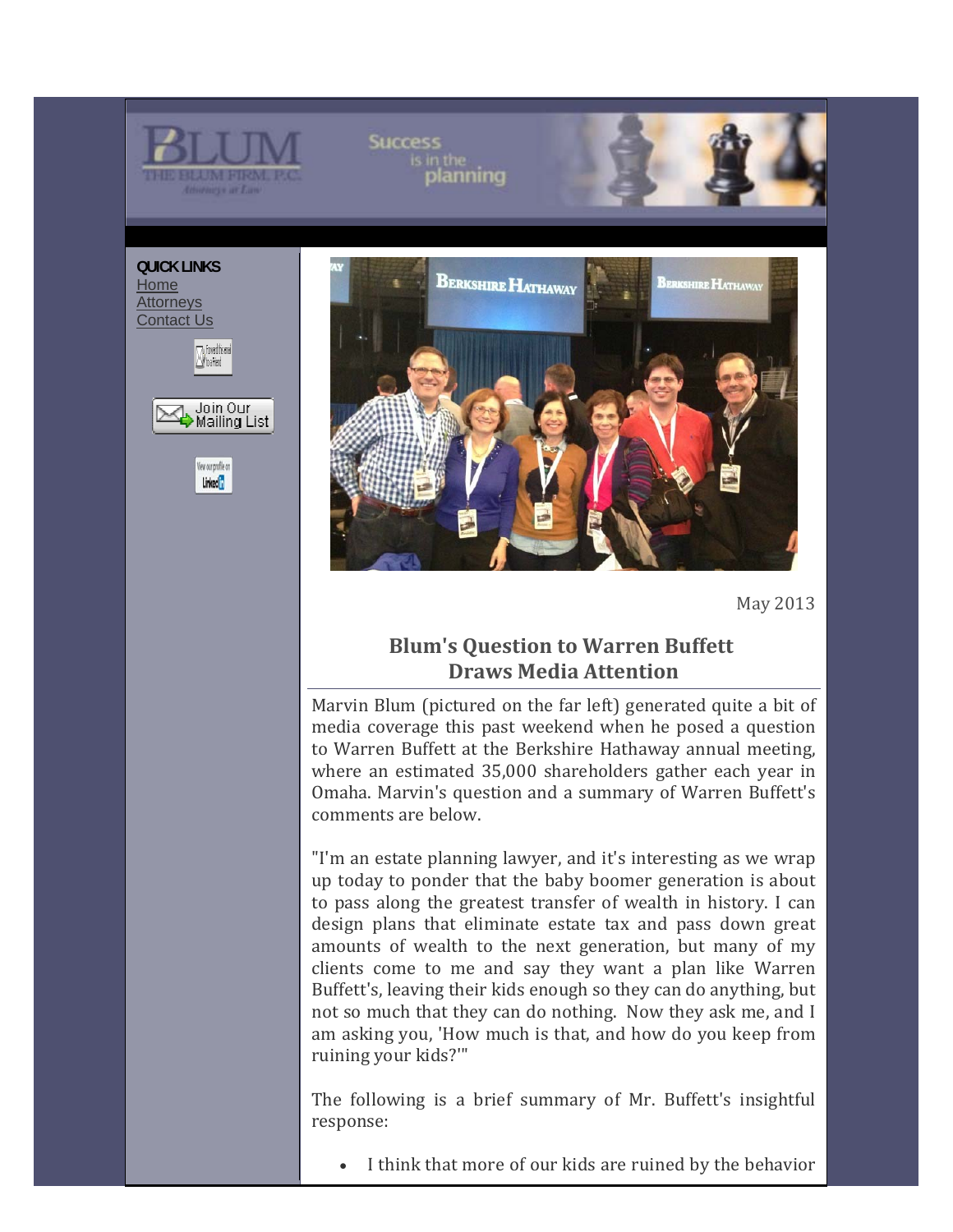of their parents than by the amount of the inheritance.

- I rewrite my will every five or six years.
- When your children are old enough (mid-thirties or thereabouts), you should explain your estate plan to them - It's crazy for them to read the will for the first time after you're dead.
- If your child is named as executor, your child should understand how to carry out his or her obligations that are embodied in the will before I sign that will, and we should talk it over.
- Rather than creating a dynasty of sorts, if you're very wealthy, the money can have far more utility to society than to create a situation where your kids don't have to do anything in life except call a trust officer once a year and tell him how much money they want.
- If you're going to leave each of your children different mixes of assets, you want to make sure your definition of equality is understood by the children.

Marvin's question drew immediate attention in the news media with coverage in *The Wall Street Journal, The New York Times, The Washington Post, Bloomberg Business Week*, *The* World-Herald, and commentary from these sources was syndicated and reprinted globally by many other outlets.

For a complete transcript of Marvin's  $Q \& A$  as well as the media coverage from this discussion, please click on the links: Media Coverage and/or  $0 & A$  with Warren Buffett and Marvin Blum. 

As Warren Buffett emphasized, no matter the size of your wealth, it is very important to be prepared and have an estate plan that fits the needs of your family. Please contact us if we can assist with your planning.

Sincerely,

*Marvin Blum*  The Blum Firm, P.C.

Please be aware that this email cannot receive replies. If you would like to contact us, please email us at blum@theblumfirm.com or click Attorneys to locate the information for the attorney that you would like to contact.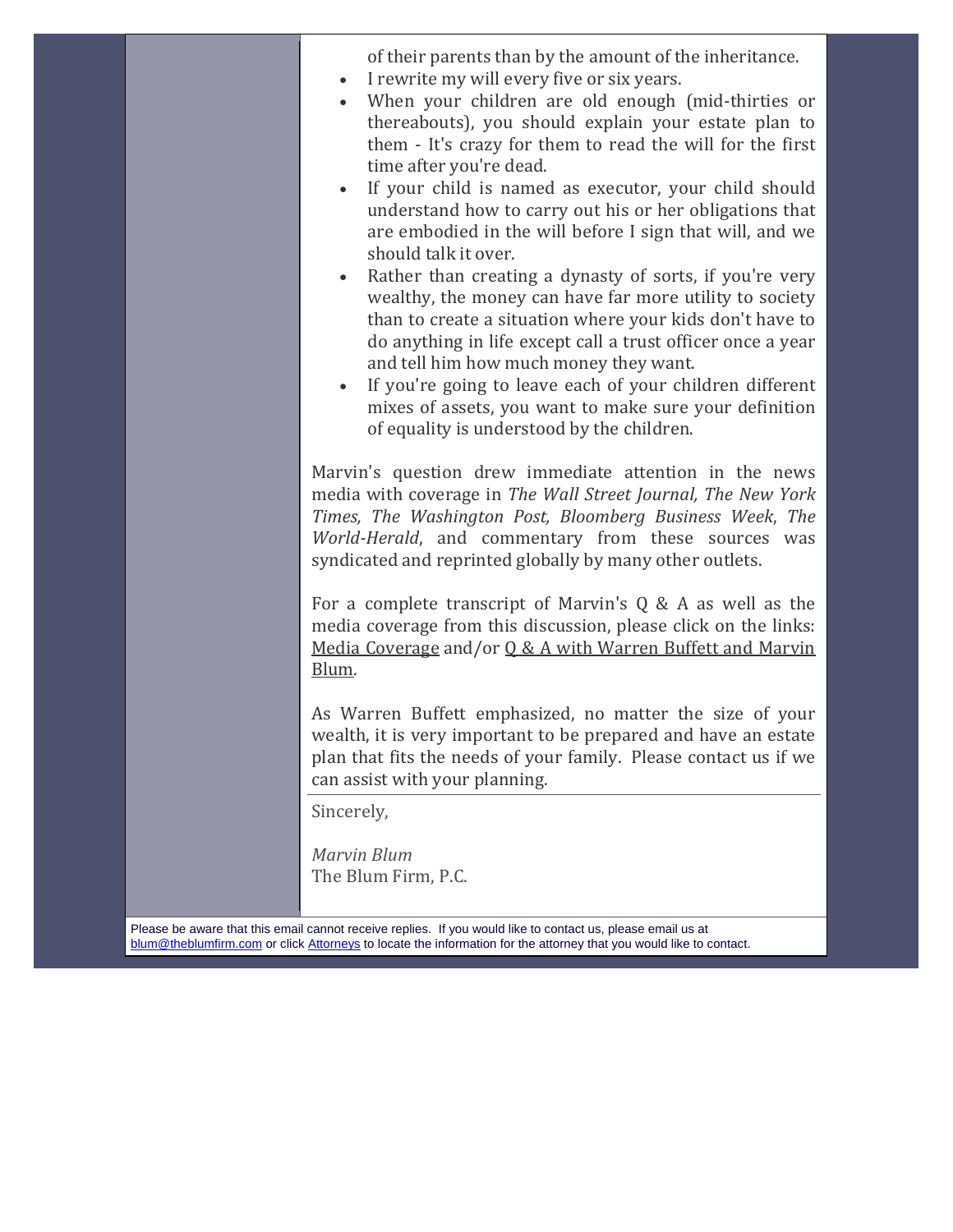### **Q & A with Marvin Blum at Berkshire Hathaway Shareholder's Meeting in Omaha, Nebraska on May 4, 2013**

*Marvin Blum's question (toward end of afternoon):* 

Marvin Blum: "I am Marvin Blum from Fort Worth, Texas, home to four of your companies."

Warren Buffett: "Oh, Fort Worth! We love Fort Worth."

Marvin Blum: "Thank you. We love you too and your presence in our community. I'm an estate planning lawyer, and it's interesting as we wrap up today to ponder that the baby boomer generation is about to pass along the greatest transfer of wealth in history. I can design plans that eliminate estate tax and pass down great amounts of wealth to the next generation, but many of my clients come to me and say they want a plan like Warren Buffett's, leaving their kids enough so they can do anything, but not so much that they can do nothing. Now they ask me, and I am asking you, 'How much is that, and how do you keep from ruining your kids?'" [Crowd applauds]

Warren Buffett: "I think that more of our kids are ruined by the behavior of their parents than by amount of the inheritance … [applause] … Your children are learning about the world through you and more through your actions than they are through your words. From the moment they're born, you're their natural teacher. And it is a very important and serious job, and I don't actually think that the amount of money that a rich person leaves to their children is the determining factor at all. In terms of how children turn out, I think that the atmosphere, and what they see about them and how their parents behave are more important. I'll say this. I've loosened up a little bit. Every time I rewrite my will, my kids are happy, because they know I am not reducing the amount. Anyway, and something else I find, which I think is an obvious thing; it is amazing how many people don't do it. Your children are going to read the will someday, assuming you're a wealthy person. It's crazy for them to read it after you're dead for the first time. You're not in a position to answer questions unless the Ouija board really works or something of the sort. So, if they're going to have questions about how to carry out your wishes or why you did this or that, why leave them endlessly wondering after you die? So, in my own case I always have my children, when I rewrite my will every five or six years, and I have them read it, and if they're an executor under it, they should understand how to carry out their obligations that are embodied in the will, and also if they feel there is anything unfair about it, they should express themselves before I sign that will, and we should talk it over. So I do think it is very important in wealthy families once the kids are a certain age, I wouldn't do this for a fourteen year old, by the time they're in their mid-thirties or thereabouts, they should be participants in the will, and I do think that if you're very wealthy, the idea of passing it on, creating a dynasty of sorts, as far as I am concerned, if you're dealing with hundreds of millions or billions, the money has far more utility to society than to create a situation where your kids don't have to do anything in life except call a trust officer once a year and tell him how much money they want. Charlie?"

Charlie Munger: "I don't think I want to go into this one. I am absolutely sure you don't want to discuss your will with your children if you're going to treat them unequally. That is poison. One of the problems you have, and what you want to discuss just for that very situation is,"

Warren Buffett interrupts: "…there may be circumstances where one child has much more of an interest in one type of an asset or another, and you want to make sure that your definition of equality in terms of handling different kinds of assets meshes or at least is understood by the children so that they don't think that you gave a farm or a house or something of that sort that resulted in inequality when you thought it was equality. Charlie, anything else?"

Charlie Munger: "No."

Warren Buffett: "He's staying away from this one."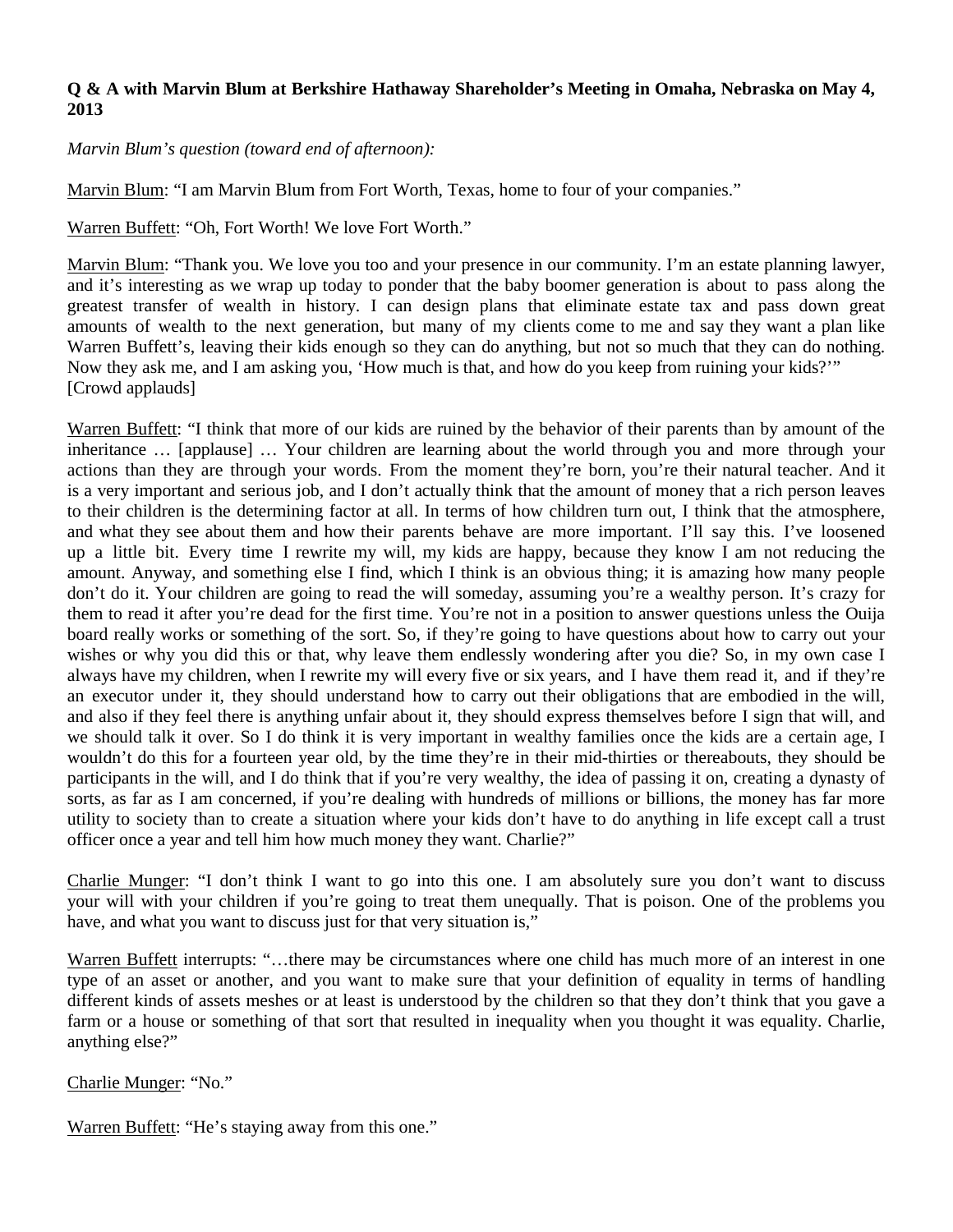### **Media coverage of Marvin Blum's question:**

*Washington Post -* http://www.washingtonpost.com/business/from-coal-miner-protests-to-bonbonmaking-a-news-roundup-from-buffetts-annual-meeting/2013/05/04/8f82a500-b4eb-11e2-9fb1- 62de9581c946\_story.html

#### BUFFETT'S BENEVOLENCE:

Warren Buffett has pledged to eventually give away all of the Berkshire Hathaway stock that made him one of the world's richest men, but he doesn't want to spoil his children.

At Saturday's Berkshire shareholder meeting, an estate planning lawyer asked Buffett for advice on how his clients should determine how much is too much to leave their children.

Buffett says the size of an inheritance probably isn't the most important factor in determining what kind of people children grow up to be.

"I think more kids are ruined by the behavior of their parents than by their inheritance," Buffett said. The 82-year-old Buffett says he has been getting more generous as he ages, so every time he revises his will these days he tends to leave more to his children.

And Buffett says he lets his kids read his will each time it's changed.

---

## *WSJ -* http://blogs.wsj.com/moneybeat/2013/05/04/live-blog-berkshire-hathaways-annual-meeting/

An estate planner in Fort Worth, Texas, asked Buffett how to plan for leaving children enough but not too much.

Buffett responds first that he thinks "more children are ruined by the actions of their parents."

"The atmosphere and what they see about them is enormous," Buffett said, not focusing on the funds.

"Your children are going to read the will someday. It's crazy to let them read it the first time after you are dead," he added as a little practical advice.

Munger only adds: "I'm absolutely sure you don't want to share your will with your children if you are going to treat one of them unequally."

*Omaha.com -* http://dataomaha.com/berkshire at 3:19 PM

Russ Hubbard, OWH staff: How do you not ruin your children, a shareholder asks?

Buffett: "More kids ruined by parental behavior than inheritance. Your children learn through your actions. It is important and serious job. The amount of money left by rich person is not determining factor how children turn out."

3:21

Russ Hubbard, OWH staff: Children, Buffett said, should read a will before the parent dies, to understand the obligations and inheritances.

3:21

Russ Hubbard, OWH staff: Munger: "I am sure you don't want to discuss your will with your children if you are going to treat them unequally."

---

*Bloomberg BusinessWeek -* http://www.businessweek.com/ap/2013-05-04/shareholders-ask-buffettsabout-not-spoiling-kids

OMAHA, Neb. (AP) — Warren Buffett has pledged to eventually give away all of the Berkshire Hathaway stock that made him one of the world's richest men, but he doesn't want to spoil his children.

At Saturday's Berkshire shareholder meeting, an estate planning lawyer asked Buffett for advice on how his clients should determine how much is too much to leave their children.

Buffett says parents' behavior is probably more important than the size of any inheritance because parents are the primary teacher for their children.